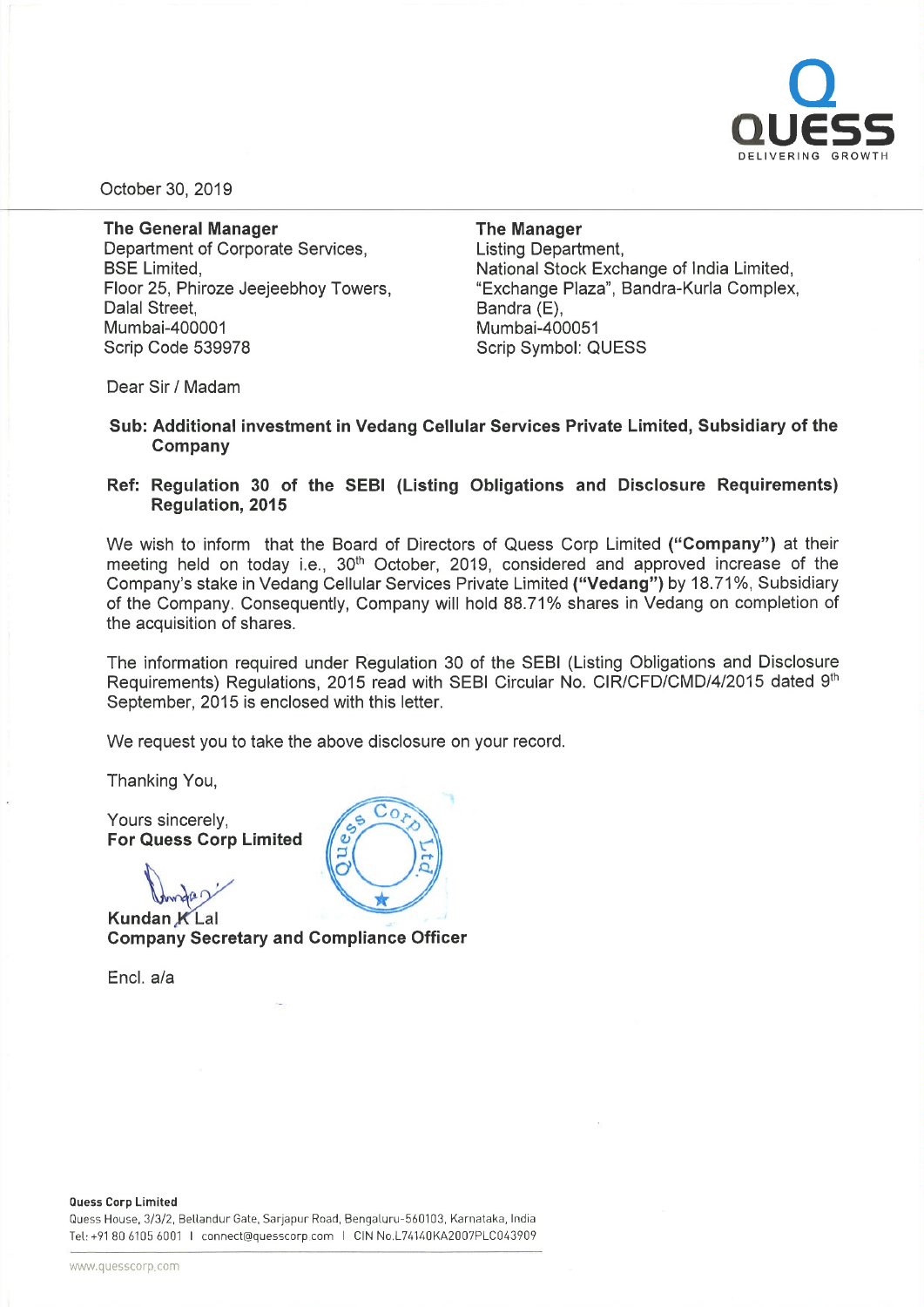

DELIVERING GROWTH<br>Information required under Regulation 30 of SEBI (Listing Obligations and Disclosure Requirements) Regulation, 2015 read with SEBI Circular No. CIR/CFD/CMD/4/2015, dated 9th September, 2015.

| SI.<br><b>No</b> | <b>Particulars</b>                                                                                                                                                                                                                                                                                   | <b>Details</b>                                                                                                                                                                                                                                                                                                                                                                         |  |  |  |
|------------------|------------------------------------------------------------------------------------------------------------------------------------------------------------------------------------------------------------------------------------------------------------------------------------------------------|----------------------------------------------------------------------------------------------------------------------------------------------------------------------------------------------------------------------------------------------------------------------------------------------------------------------------------------------------------------------------------------|--|--|--|
| 1.               | Name of the target entity, details in<br>brief such as size, turnover etc.;                                                                                                                                                                                                                          | Name: Vedang Cellular Services Private Limited<br>("Vedang")<br>Business: Vedang is in the business of Telecom<br>Active<br>Optimization,<br>Installation<br>of<br>Network<br>components in Telecom Network and Managed<br>Services space in India.<br>Size & Turnover: Vedang has a workforce of over<br>1,600+ professionals and it reported revenue of<br>Rs. 107.2 Crore in FY 19. |  |  |  |
| 2.               | Whether the acquisition would fall<br>within related party transaction(s)<br>and whether the promoter/ promoter<br>group/ group companies have any<br>interest in the entity being acquired?<br>If yes, nature of interest and details<br>thereof and whether the same is<br>done at "arm's length"; | The Proposed Transaction would fall within related<br>party transactions since Vedang is a subsidiary of<br>Quess Corp Limited. The Proposed Transaction is<br>being undertaken on an arm's length basis.<br>The Promoter and Promoter Group of Companies of<br>Quess do not have any interest in Vedang.                                                                              |  |  |  |
| 3.               | Industry to which the entity being<br>acquired belongs;                                                                                                                                                                                                                                              | <b>Telecom Services</b>                                                                                                                                                                                                                                                                                                                                                                |  |  |  |
| 4.               | Objects and effects of acquisition<br>(including<br>but<br>limited<br>not<br>to,<br>disclosure of reasons for acquisition<br>of target entity, if its business is<br>outside the main line of business of<br>the listed entity);                                                                     | . Vedang is a key player in the Telecom Network<br>Operations & Maintenance space, present across<br>20 Telecom circles with strong industry relations,<br>superior service offerings and deep technical<br>capability.<br>Increased control over operations will lead to<br>enhanced alignment to Quess overall strategy.                                                             |  |  |  |
| 5.               | Brief details of any governmental or<br>regulatory approvals required for the<br>acquisition;                                                                                                                                                                                                        | Not Applicable.                                                                                                                                                                                                                                                                                                                                                                        |  |  |  |
| 6.               | Indicative time period for completion<br>of the acquisition;                                                                                                                                                                                                                                         | Before 31 <sup>st</sup> December, 2019                                                                                                                                                                                                                                                                                                                                                 |  |  |  |
| 7.               | Nature of consideration - whether<br>cash consideration or share swap<br>and details of the same;                                                                                                                                                                                                    | • Cash Consideration.<br>• Total Investment of up to Rs. 10 Crore for acquiring<br>closing<br>18.71% stake, subject to<br>additional<br>adjustments.                                                                                                                                                                                                                                   |  |  |  |
| 8.               | Cost of acquisition or the price at<br>which the shares are acquired;                                                                                                                                                                                                                                | As mentioned in Point 7 above.                                                                                                                                                                                                                                                                                                                                                         |  |  |  |
| 9.               | Percentage of shareholding/ control<br>acquired and / or number of shares<br>acquired;                                                                                                                                                                                                               | Total holding will increase from existing 70% to<br>88.71%.                                                                                                                                                                                                                                                                                                                            |  |  |  |
| 10.              | Brief background about the entity<br>acquired in terms of products/line of                                                                                                                                                                                                                           | Vedang was incorporated on 5th April, 2010.<br>Background-Refer SI. No. 1                                                                                                                                                                                                                                                                                                              |  |  |  |

## **Quess Corp Limited**

p Limited<br>se, 3/3/2. Bellandur Gate, Sarjapur Road, Bengaluru-560103, Karnataka, India<br>6105 6001 I connect@quesscorp.com I CIN No.L74140KA2007PLC043909 Quess Corp Limited<br>Quess House, 3/3/2, Bellandur Gate, Sarjapur Road, Bengaluru-560103, Karnataka, India<br>Tel: +91 80 6105 6001 | connect@quesscorp.com | CIN No.L74140KA2007PLC043909<br>www.quesscorp.com